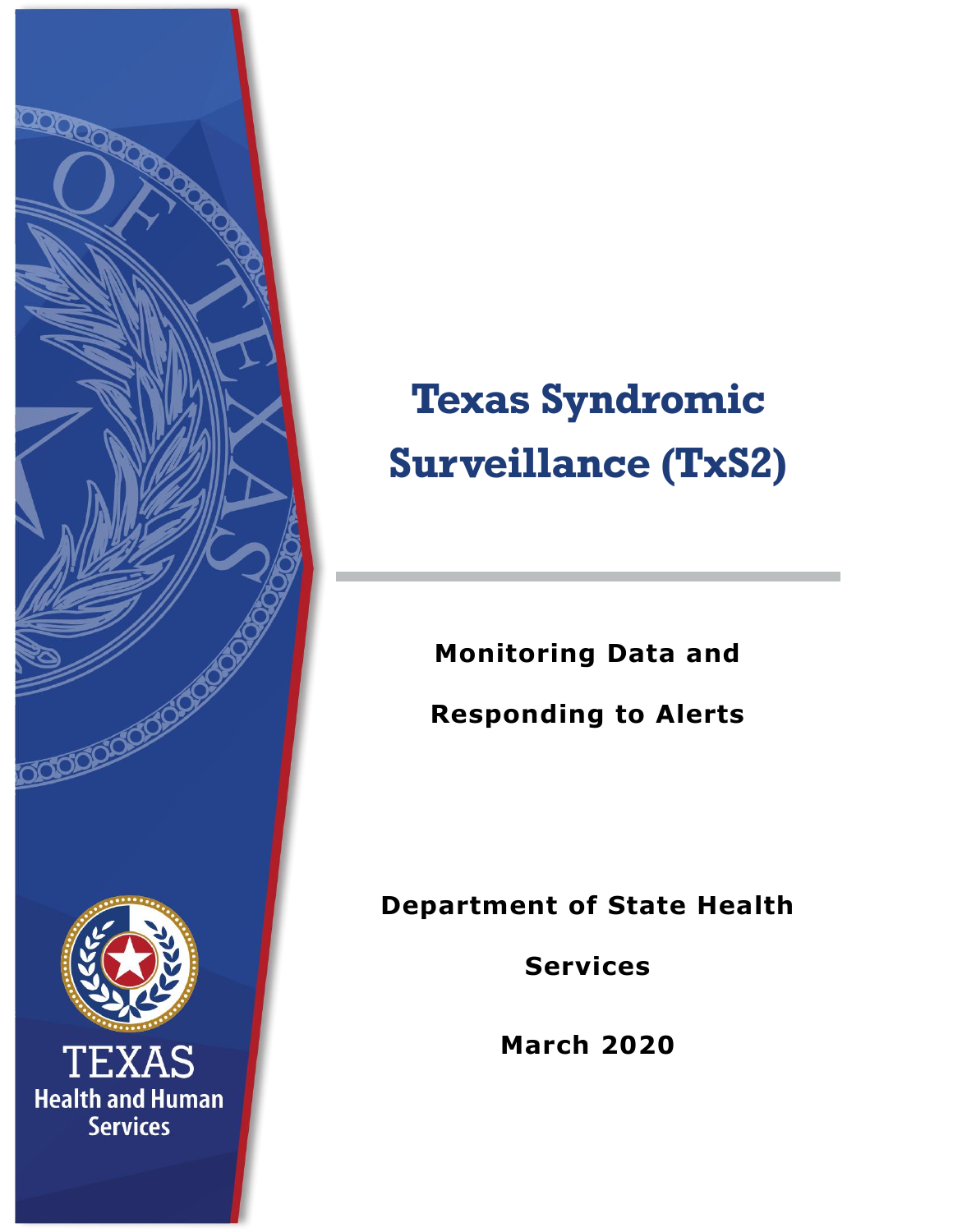# <span id="page-1-0"></span>**Table of Contents**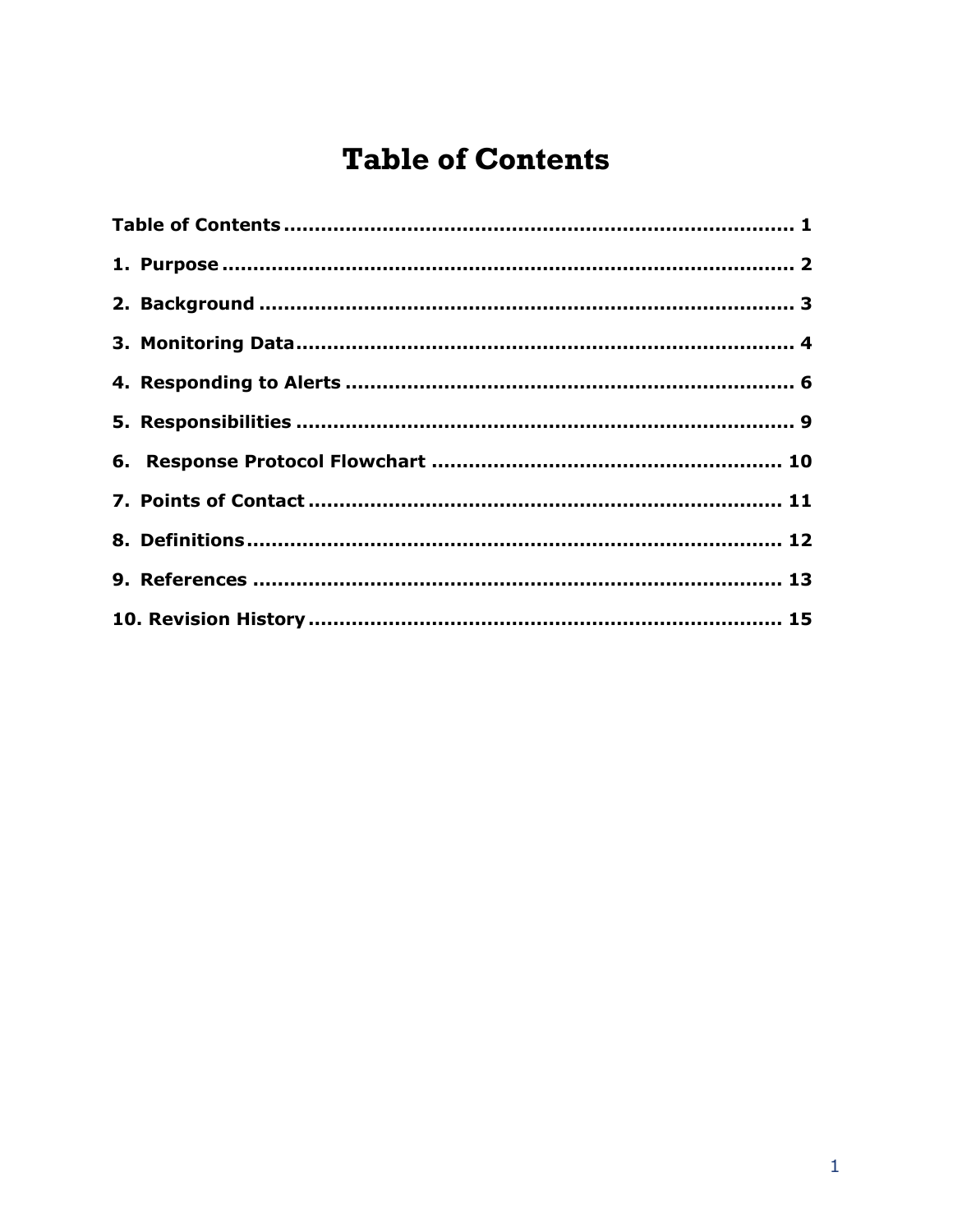#### <span id="page-2-0"></span>**1.Purpose**

This guidance defines the recommended steps for Texas Syndromic Surveillance (TxS2) users to monitor data in their jurisdiction and determine the appropriate response to an alert (rapid or unusual increases in a syndrome) generated by TxS2.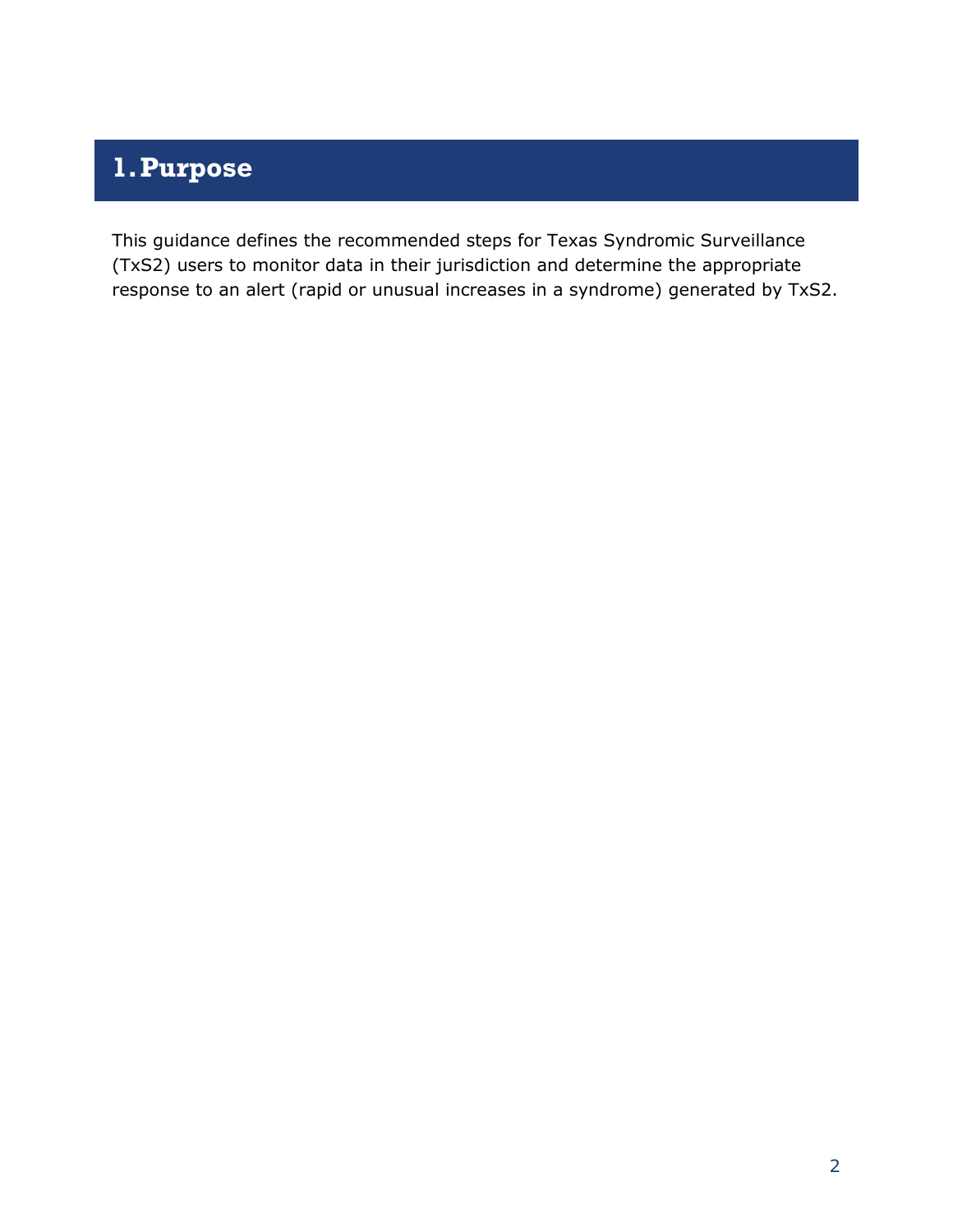#### <span id="page-3-0"></span>**2. Background**

Texas Syndromic Surveillance (TxS2) is a statewide syndromic surveillance system built and maintained by the Texas Department of State Health Services (DSHS) for use by Local Health Departments (LHDs), DSHS Public Health Regions (PHRs), DSHS central office, and hospitals for enhanced surveillance of emerging public health conditions or threats. Syndromic surveillance utilizes trend analysis to establish a baseline and then uses algorithms to compare the current data to that baseline and issue alerts when aberrations are detected.

TxS2 configuration consists of Data Providers (for example hospitals) using secure protocols to share individual level data through the Health Services Gateway. Rhapsody® software is used for data ingestion and Texas Data Center Services (DCS) is used for data hosting. Data is stored in a secure database and accessed by users (LHDs, DSHS PHRs, DSHS central office, and hospitals) through the analysis software called ESSENCE (Electronic Surveillance System for the Early Notification of Community-based Epidemics).

LHD and DSHS users also have access to data from the EMS Database. In this document there are references to EMS data that are only relevant to those users.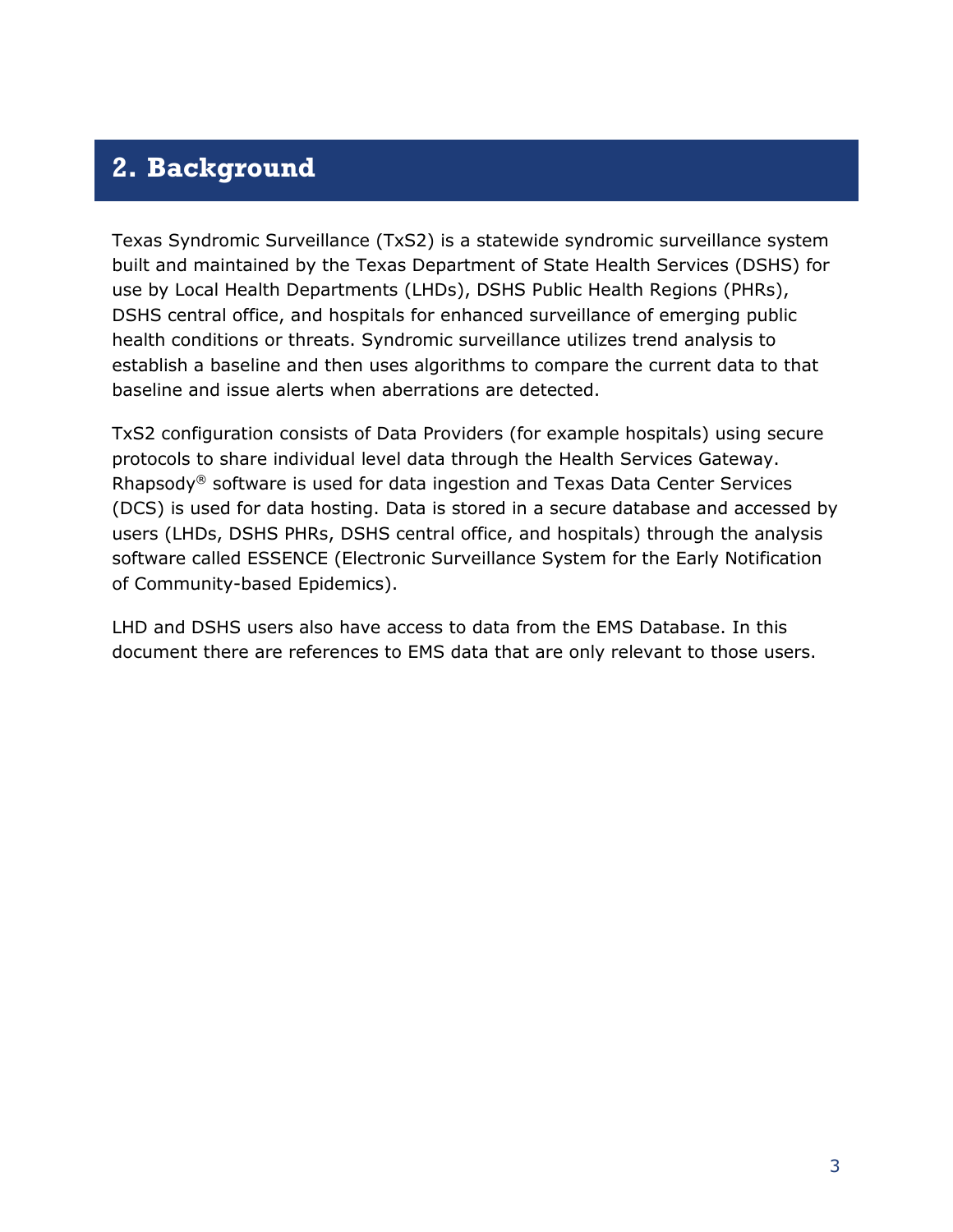## <span id="page-4-0"></span>**3. Monitoring Data**

- A. Responsibilities of users of the system
	- a. Data should be monitored on a daily basis, including weekends.<sup>1, 2</sup>
	- b. Routine monitoring may include:
		- i. Total ER census or EMS records census
		- ii. County syndrome alerts
		- iii. Hospital syndrome alerts
		- iv. Time of arrival alerts
		- v. Spatial alerts
		- vi. Review of ZIP code level map by syndrome or free text query
		- vii. Run of specific queries
		- viii. For EMS specifically, review the ICD-10 codes in Other Associated Symptoms
	- c. Establish a working relationship between internal and external partners.
	- d. Exchange 24/7 contact information with internal and external partners.
	- e. Access and receive data in a secure, confidential manner in compliance with all applicable federal and state laws governing the protection of health-related information.
	- f. Comply with all DSHS [policies and procedures](https://www.dshs.texas.gov/txs2/#Policies) for requesting access and using TxS2.
- B. Tasks for the data monitor during business hours and after hours.
	- a. Log in to ESSENCE daily.
	- b. Check system to view Alert List and myAlerts.
		- i. Investigate alerts if they are of public health significance.
			- a. An event may be significant if:
				- i. there is a large increase in cases.
				- ii. there is a sustained increase in cases for multiple days.
				- iii. the pattern is atypical for the syndrome group.<sup>3</sup>
	- c. Assess and evaluate syndromic surveillance data.
	- d. Coordinate disease mitigation strategies when necessary.
- C. Determine if the response needs to vary with the syndrome.
	- a. Not all syndromes have the same response. It must be determined what is of public health significance and which events always prompt review. $1$
	- b. Become familiar with what diseases may be associated with specific syndromes.
		- i. Consider the causal agent and required public health action in determining urgency and mode of follow up.
- D. Establish a response timeframe from receipt of alert to action and notification.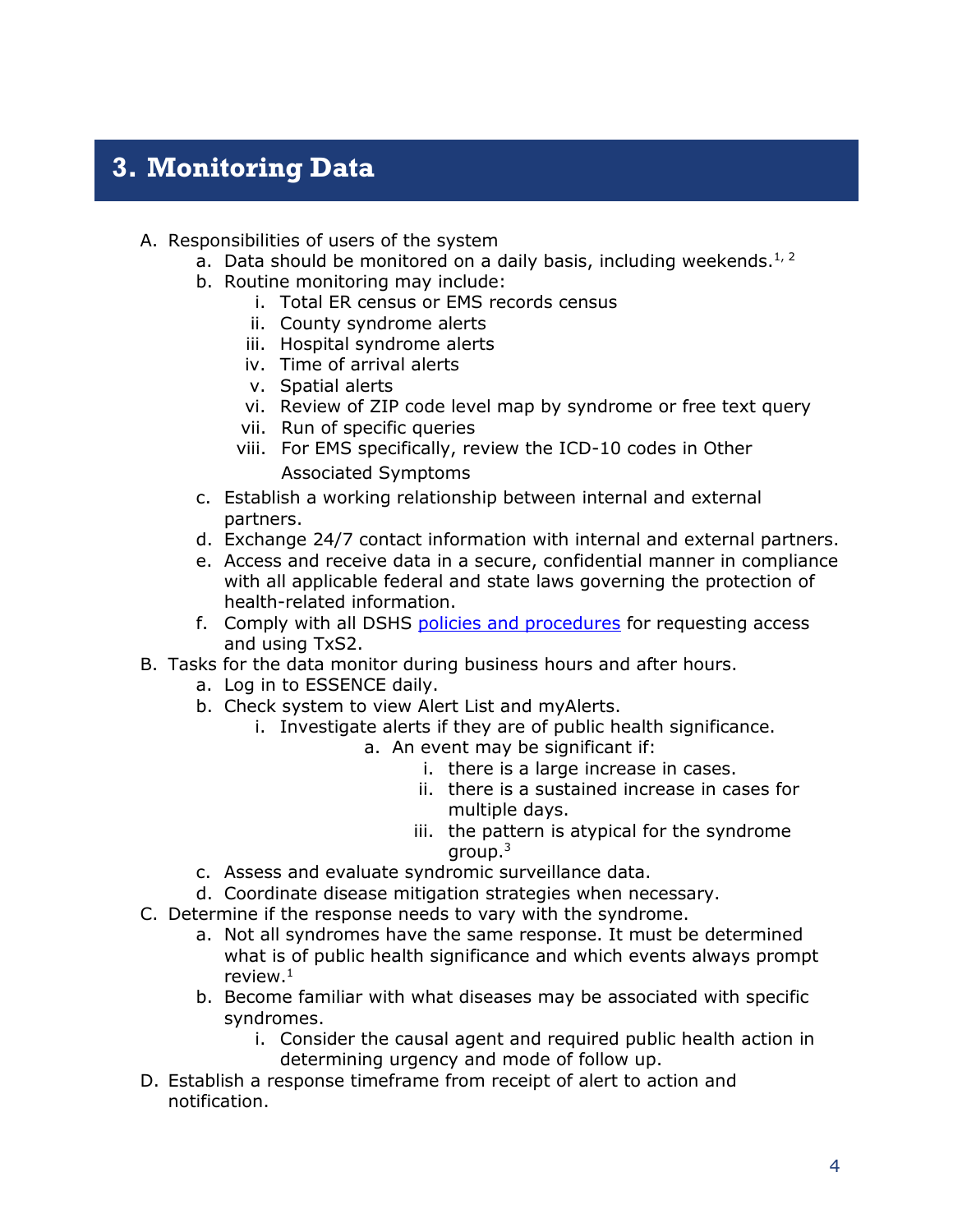- a. Must respond to alerts that require investigation in a timely manner.
- b. Agree on a time when notifications to internal and external partners will be initiated if a flag is considered valid.
- E. Documentation
	- a. Maintain all documentation and correspondence according to jurisdiction's records retention schedule.
- F. Training
	- a. Data monitors should be given refresher training on an ongoing basis for quality assurance.<sup>4</sup> DSHS will periodically provide trainings, and all users can find training on [the website.](https://www.dshs.texas.gov/txs2/#Training)
- G. Create templates for communicating vital information to other public health jurisdictions and for communicating critical information to members of the public.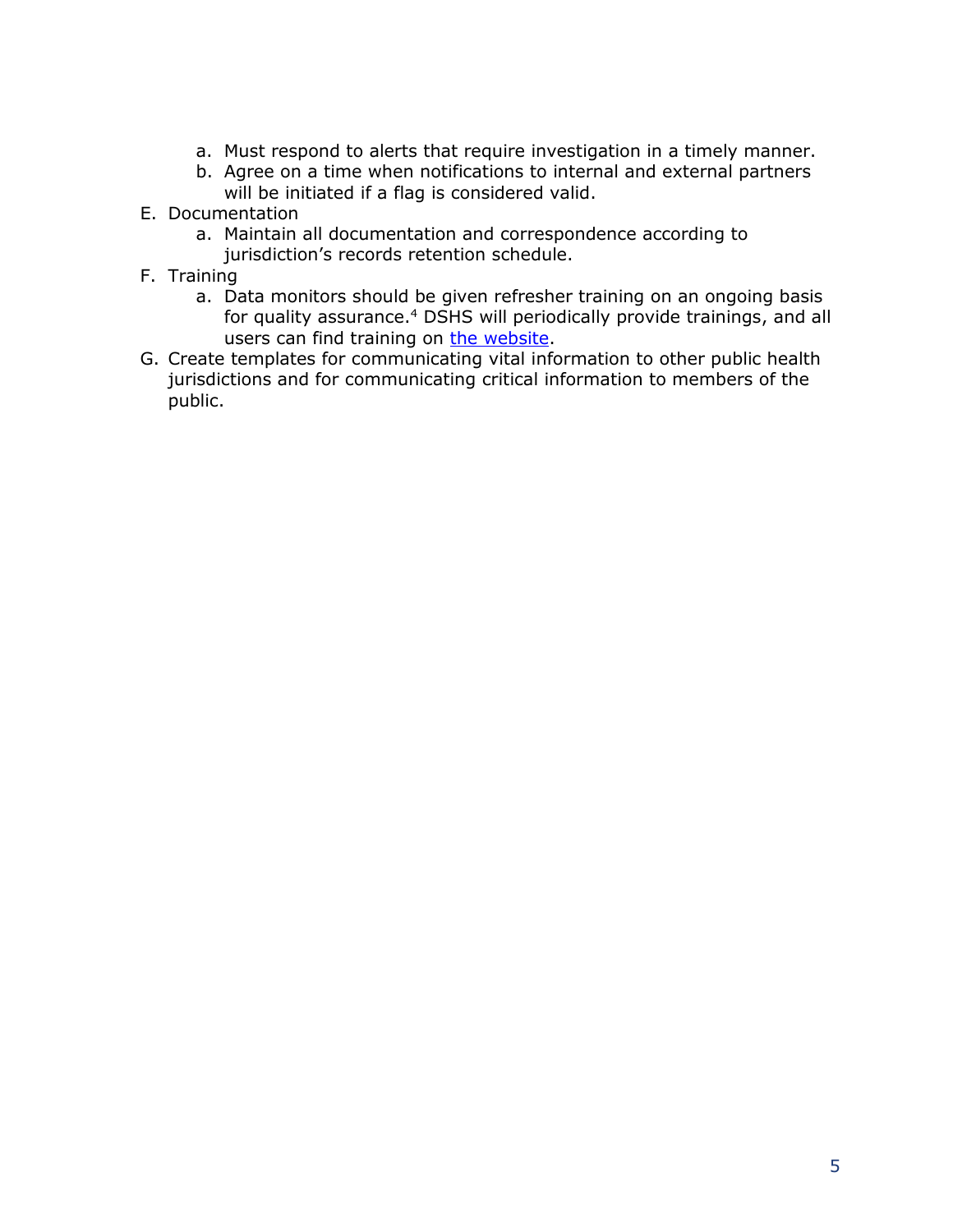## <span id="page-6-0"></span>**4. Responding to Alerts**

The recommended steps for LHDs and other system users to follow when TxS2 provides alerts for aberrations are:

- A. Review the Alert List and myAlerts and identify anomaly.
	- a. Determine if the alert is a priority syndrome.
		- i. Has there been an increase in the volume of cases, including conditions that are lower priority?
		- ii. Be aware of trending illnesses that may have a heighted public awareness and therefore increased testing.
	- b. Review the absolute number of cases<sup>5</sup>
		- i. Is this an increase from 0 to 1 or 3 to 20?
- B. Characterize the anomaly.
	- a. Drill down the data to examine the cases for commonalties such as: $1, 4, 4$ 6
		- i. Admission time
		- ii. Age
		- iii. Chief complaint or medical subgroupings(s)
		- iv. Clinical data
		- v. Location ZIP code of patient residence or health care facility
		- vi. Sex
- C. Validate the anomaly.
	- a. Analyze the alert for seasonal and temporal trends.
		- i. Compare the alert to the same time period of previous years.
	- b. Check the data for false positives.
		- i. Description of common reasons of false positives:  $7, 8$ 
			- 1. Not enough data have been collected.
			- 2. Baseline has not been established for a long enough period of time.
			- 3. Increase of sensitivity parameters, skewing the amount of true cases
			- 4. Miscoded ICD codes
	- c. Contact the Infection Preventionist (IP) of the facility providing the data. Together, the LHD and the IP can determine if the flag is an actual event.
		- i. Guidelines for interfacing with hospital staff and anticipated challenges.
			- 1. Be specific about findings in terms of symptoms, age groups, sex, and county/location of residence.<sup>4, 9</sup>
			- 2. Ask if there has been an increase in the syndrome group, especially with age, sex, and geographic groups.
			- 3. Ask if there has been an increase in lab orders or positive lab results for any relevant conditions.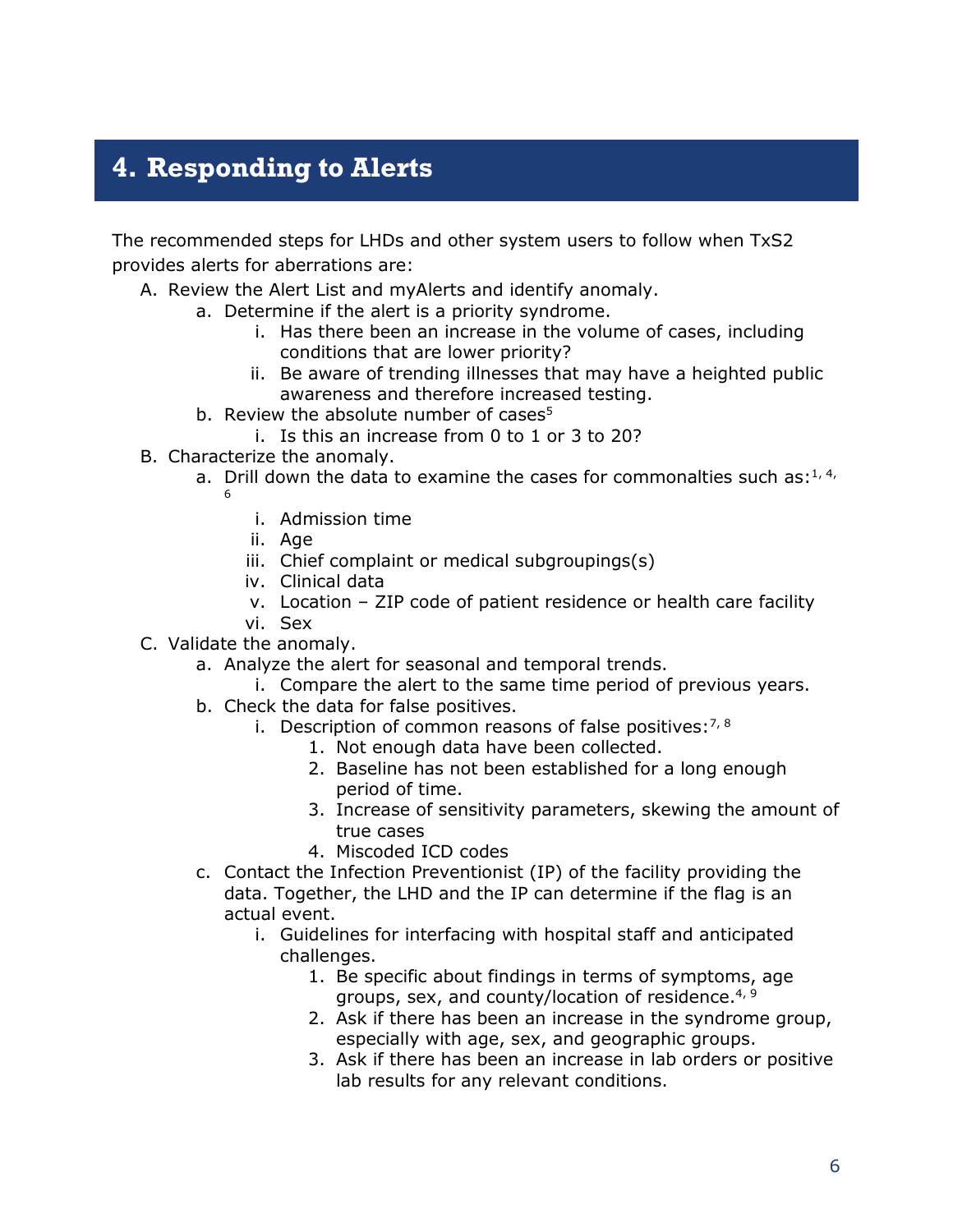- 4. Ask if there has been an increase in traffic from congregate settings.
- 5. May suggest increasing lab testing for specific conditions if no lab data are available, especially during ongoing outbreak investigation.
- ii. If necessary, obtain medical record numbers of patients who make up the alert and complete a chart review. Template for Request of Patient information should include:
	- 1. Contact information of individual requesting patient information
	- 2. Facility name
	- 3. Date
	- 4. Medical record number
	- 5. Name of patient
	- 6. Address of patient
	- 7. City of patient
	- 8. ZIP code of patient
	- 9. Phone number of patient
- d. If available, compare data from other surveillance systems. In addition, check other sources, which can include over-the-counter drug sales, media sources, emergency medical services and nurse hotline calls.1, 2, 4, 6
- D. Follow up with the health care facility.
	- a. If no additional alarms are raised, continue to monitor the flag and subsequent cases for the next few days, looking for associations that may indicate a relationship.
- E. Communicate with appropriate staff and assess the need for further action.
	- a. Consult with the chief/lead epidemiologist.
		- b. Consult with key public health officials.
		- c. Notify healthcare providers of the alert.
		- d. Contact neighboring jurisdictions to determine if similar activity has been observed in outbreaks or among data in ESSENCE.
			- i. Instructions on communicating with other public health jurisdictions and law enforcement:
				- 1. Summarize findings and be specific about why the event may require further investigation.<sup>9</sup>
				- 2. Email figures, password protected spreadsheets, and information on ESSENCE as needed. Send password in a separate email/phone call.<sup>9</sup>
- F. Outbreak investigation.
	- a. If the occurrence of an outbreak has been established, follow the steps of an outbreak investigation.
	- b. Write a report on the investigation. Maintain copies of all correspondence and reports to be used for future reference.<sup>10</sup>
		- 1. Documentation may include:
			- a. A chronological record of actions related to the investigation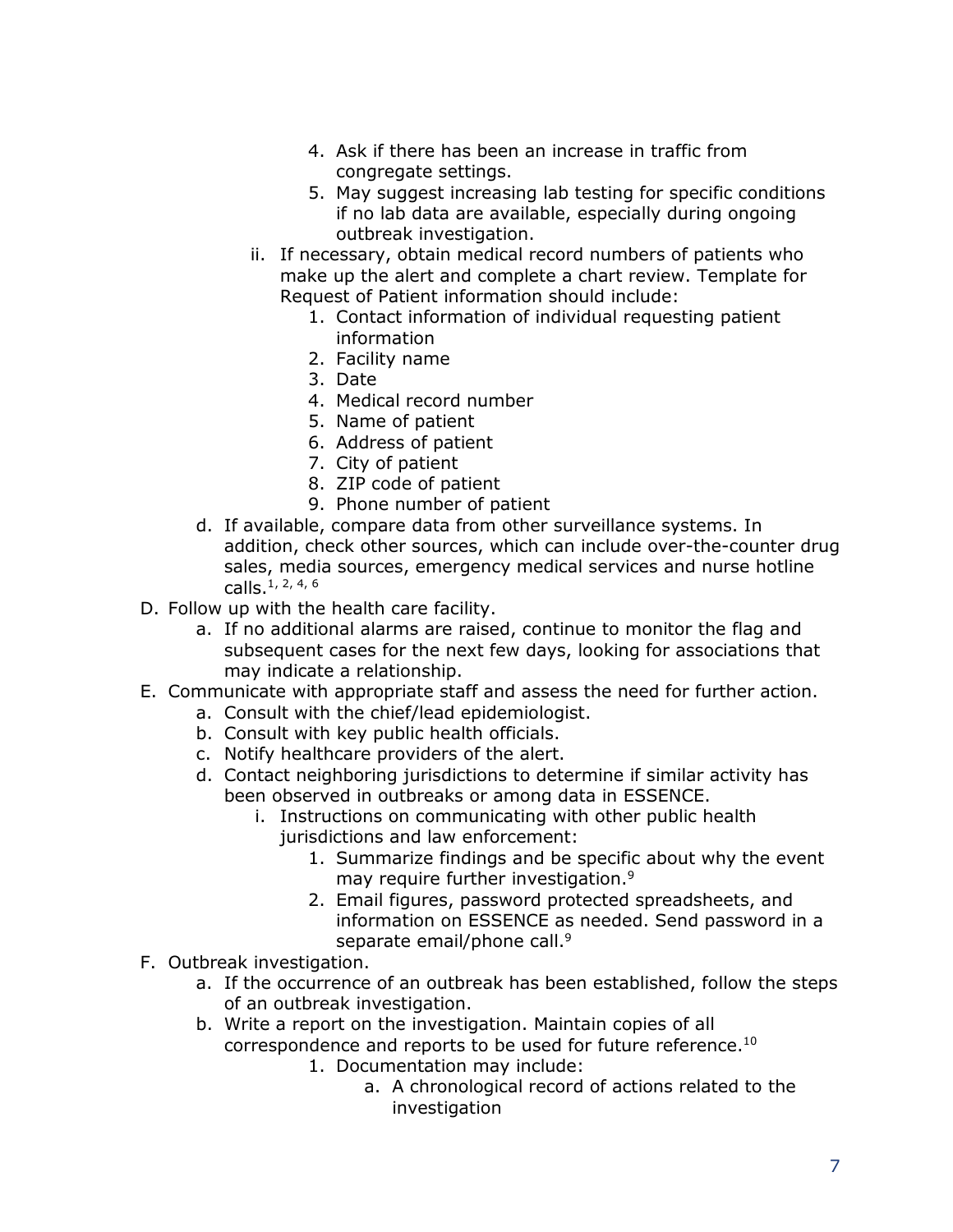- b. Any written notices sent to media, contacts, health care providers, or any other related correspondence
- c. After Action Reports (AAR)
- d. Case study, conference presentation, or journal article.10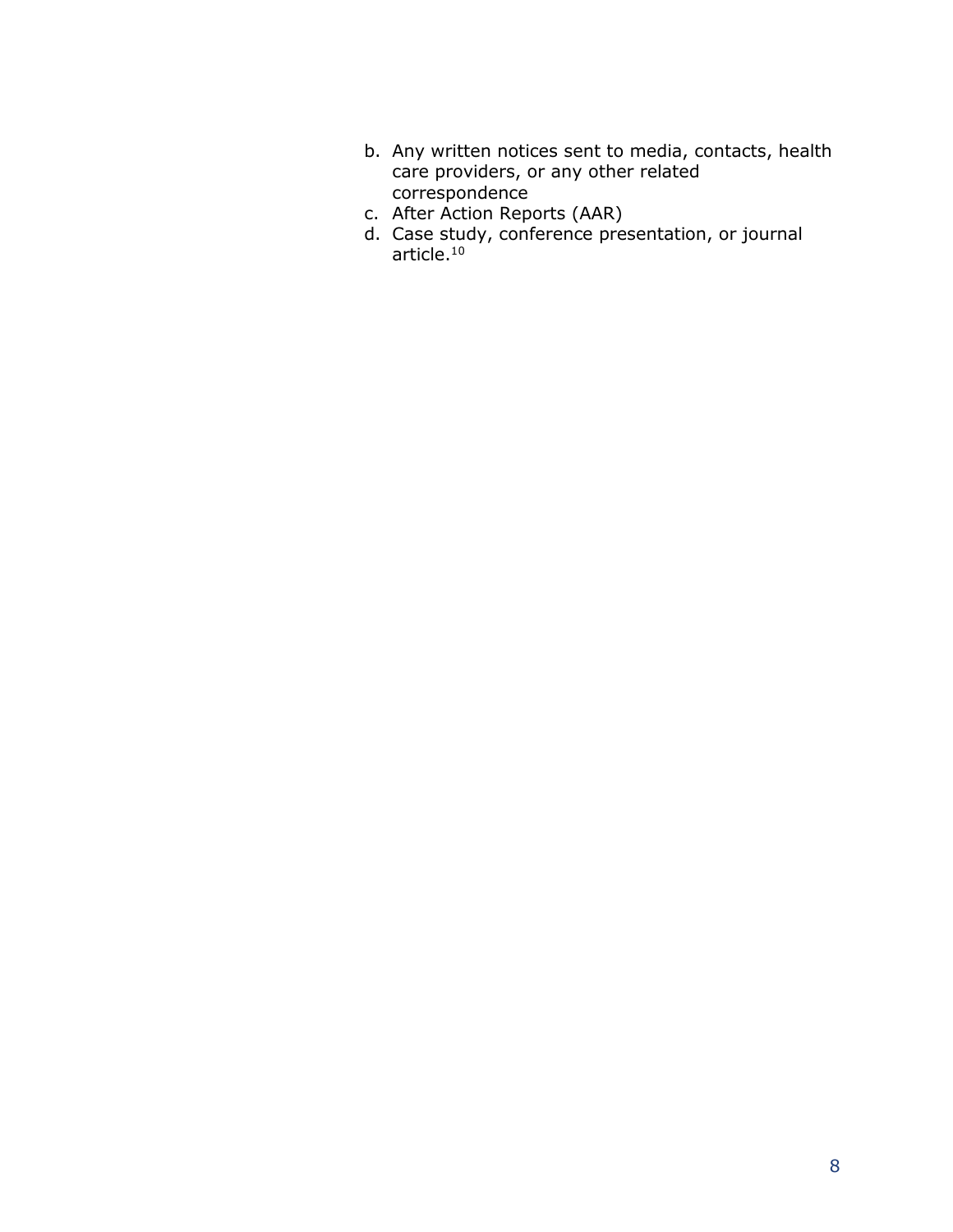#### <span id="page-9-0"></span>**5. Responsibilities**

While DSHS has developed this guidance document on responding to alerts, it is the responsibility of the local jurisdiction (LHD or PHR acting as the LHD) to determine the appropriate response to an alert in their jurisdiction. A documented protocol cannot take the place of expert and specialized judgment.<sup>2, 5</sup> The specific criteria to determine whether an alert should be investigated or an issue should be escalated vary across jurisdictions and depend on the specifics of the issue.<sup>11</sup> If escalated, the decision to engage with relevant partners, depends on the severity and potential spread of the disease, outside influences, and the syndrome of interest.<sup>12</sup>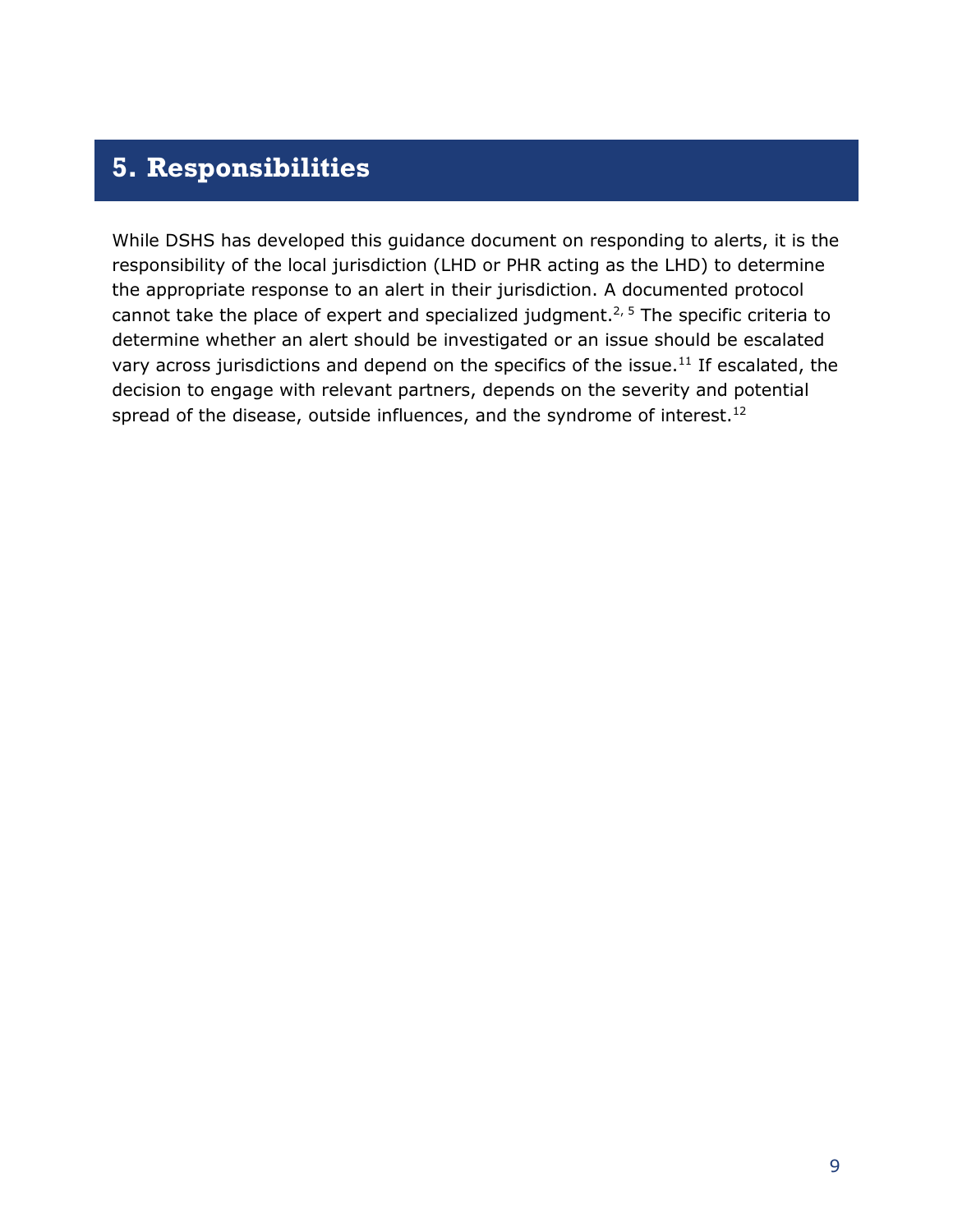## <span id="page-10-0"></span>**6. Response Protocol Flowchart**

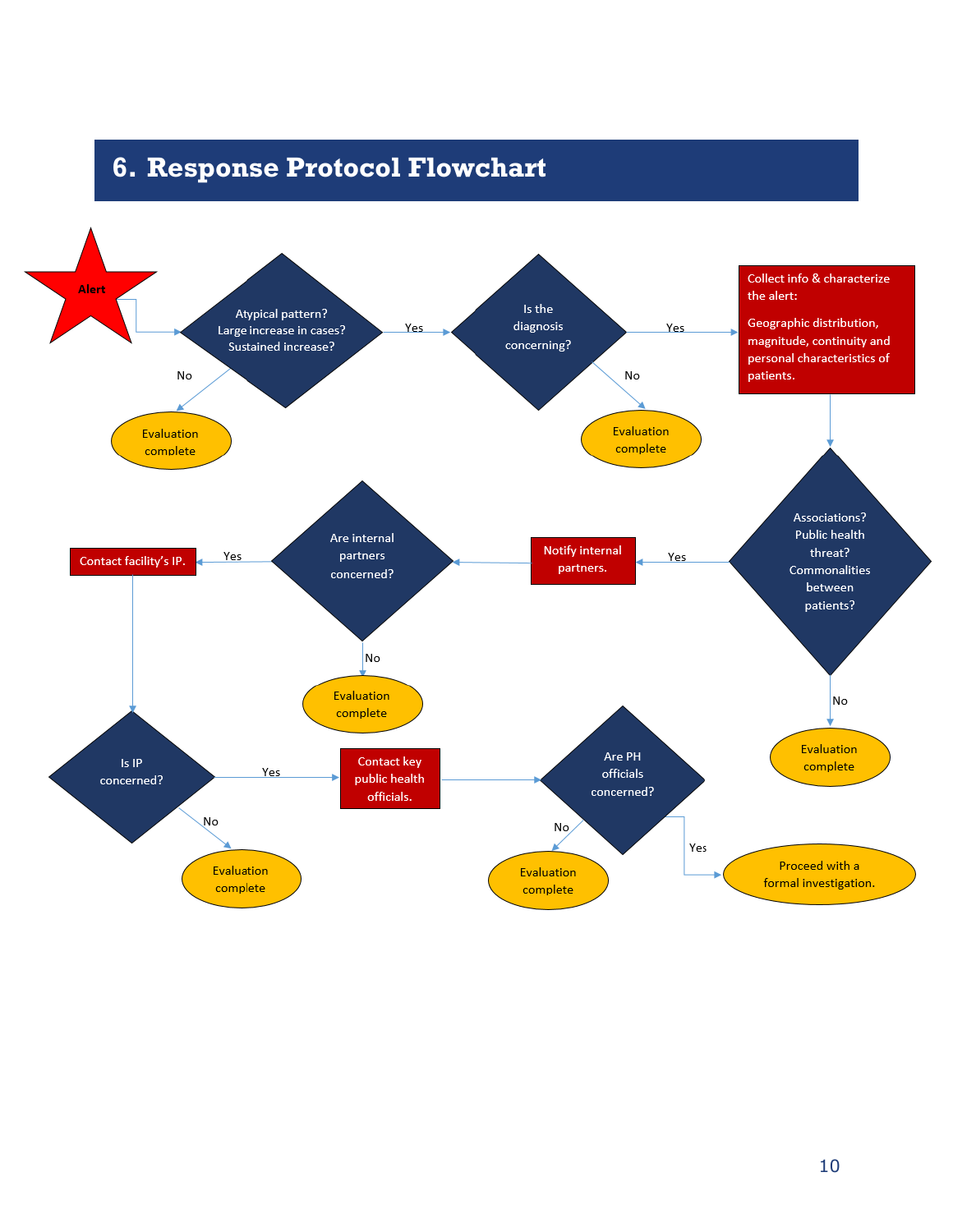# <span id="page-11-0"></span>**7. Points of Contact**

| <b>Name</b> | <b>Role</b>      | <b>Email</b>                                                  |
|-------------|------------------|---------------------------------------------------------------|
| TxS2 Team   | General Inquires | syndromic.surveillance@dshs.texas.gov                         |
|             |                  | TxS2 Support   Technical Support   TxS2Support@dshs.texas.gov |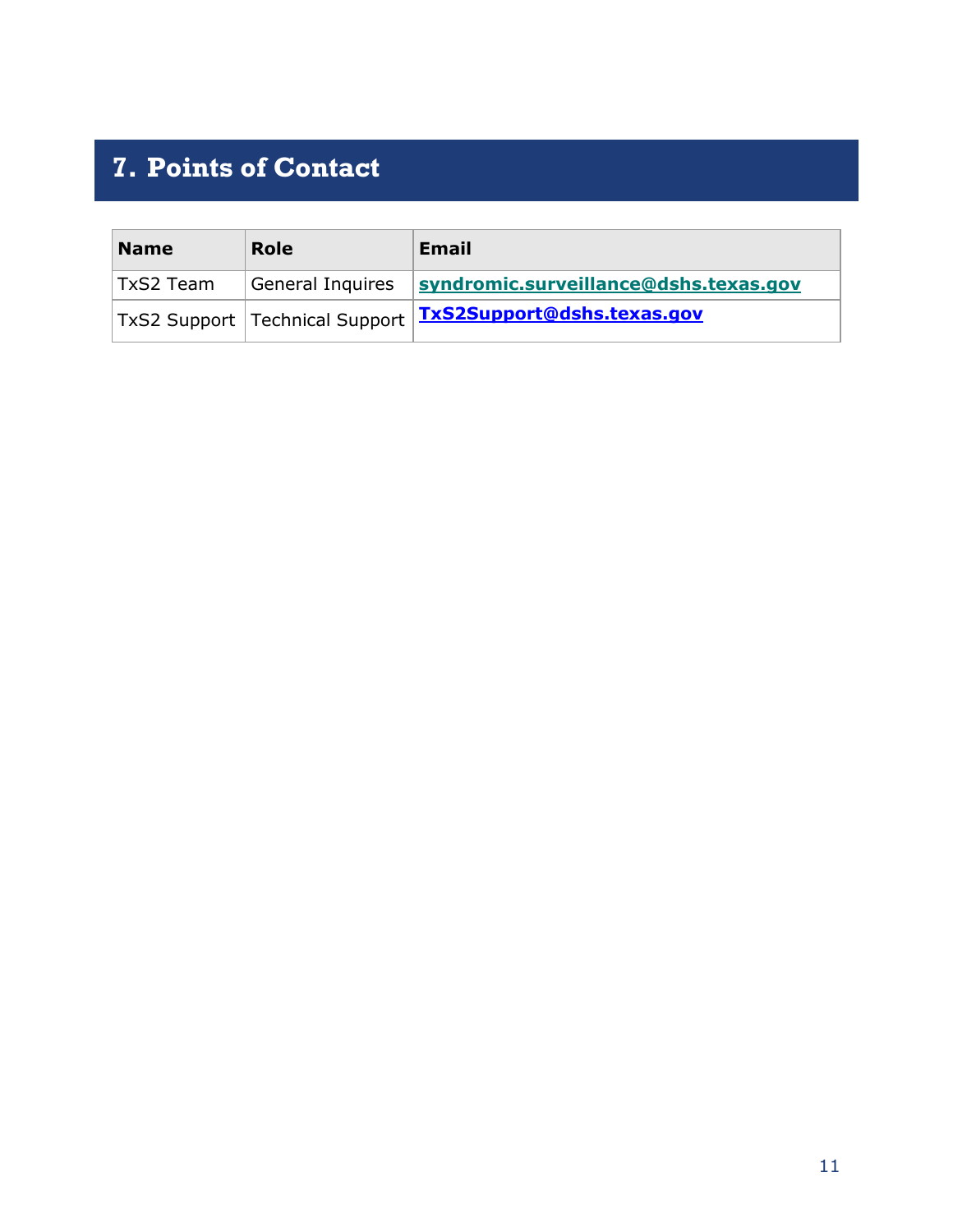## <span id="page-12-0"></span>**8. Definitions**

Alert - the notification when a statistically significant group of cases is detected. An alert simply means the number of ER visits/EMS records for a particular syndrome category is greater than expected.

Drill down - access data in a detailed data view from a general view

Outbreak or Cluster - sometimes used interchangeably, to refer to a set of related cases.

Syndrome – a group of associated symptoms

Query - the primary mechanism for retrieving information from the database and is used to track impact in terms of time, geography, and demography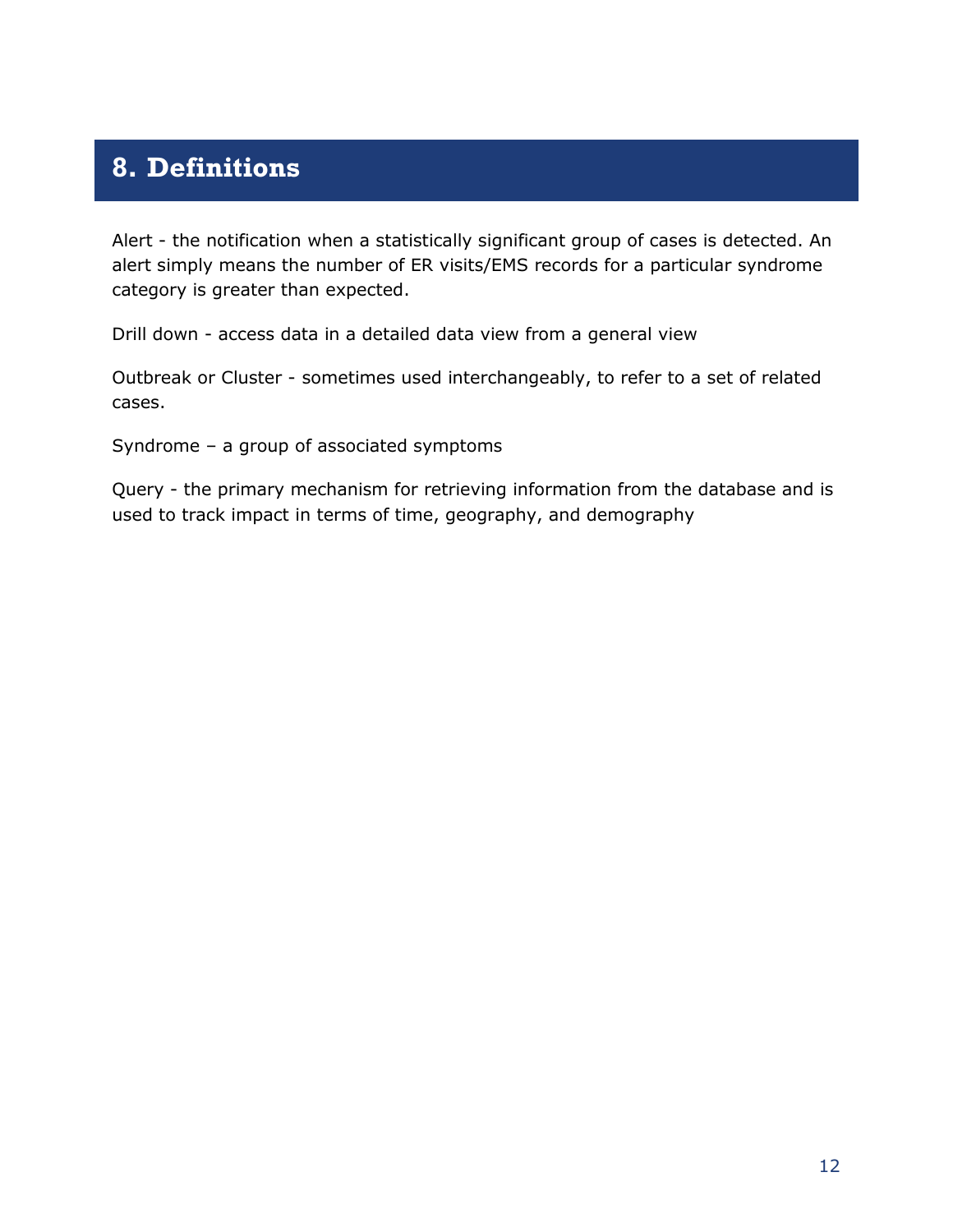#### <span id="page-13-0"></span>**9. References**

- 1. Georgia Division of Public Health. Georgia Syndromic Surveillance Program. Accessed May 16, 2016. [Unpublished document.]
- 2. Uscher-Pines L, Farrell CL, Babin SM, et al. Framework for the development of response protocols for public health syndromic surveillance systems: case studies of 8 US states. Disaster Med Public Health Prep. 2009;3(2 Suppl):S29-36.
- 3. National Association of County and City Health Officials. Tarrant County Advanced Practice Center: Syndromic Surveillance for Epidemiological Investigation. **[http://apc.naccho.org/Products/APC20091782/Pages/Overview.asp](http://apc.naccho.org/Products/APC20091782/Pages/Overview.aspx) [x](http://apc.naccho.org/Products/APC20091782/Pages/Overview.aspx)**. Accessed April 27, 2016.
- 4. Venkatarao E, Patil RR, Prasad D, Anasuya A, Samuel R. Monitoring data quality in syndromic surveillance: learnings from a resource limited setting. J Glob Infect Dis. 2012;4(2):120-7.
- 5. Institute of Medicine. Microbial Threats to Health: Emergence, Detection, and Response. Eurosurveillance. 2003; 7(12)
- 6. Virginia Department of Health. Emergency Department and Urgent Care Center Data Follow-Up Guidance. Accessed May 13, 2016. [Unpublished document.]
- 7. Stoto, M. Syndromic Surveillance. Issues Sci Technol. 2005; 21(3).
- 8. Stoto, MA., Schonlau M., Mariano, LT. Syndromic Surveillance: Is it Worth the Effort? Chance. 2004: 17(1)
- 9. Missouri Department of Health and Senior Services. How to follow up at the local level. Accessed May 13, 2016. [Unpublished document.]

10. Missoula County Infectious Disease Office. Public Health Surveillance and Case Response.

**[http://archived.naccho.org/topics/infrastructure/accreditation/upload](http://archived.naccho.org/topics/infrastructure/accreditation/upload/1-2-1-MCCHD-Public-Health-Surveillance-and-Case-Response_Missoula.pdf) [/1-2-1-MCCHD-Public-Health-Surveillance-and-Case-](http://archived.naccho.org/topics/infrastructure/accreditation/upload/1-2-1-MCCHD-Public-Health-Surveillance-and-Case-Response_Missoula.pdf)**

**[Response\\_Missoula.pdf](http://archived.naccho.org/topics/infrastructure/accreditation/upload/1-2-1-MCCHD-Public-Health-Surveillance-and-Case-Response_Missoula.pdf)**. Accessed May 18, 2016.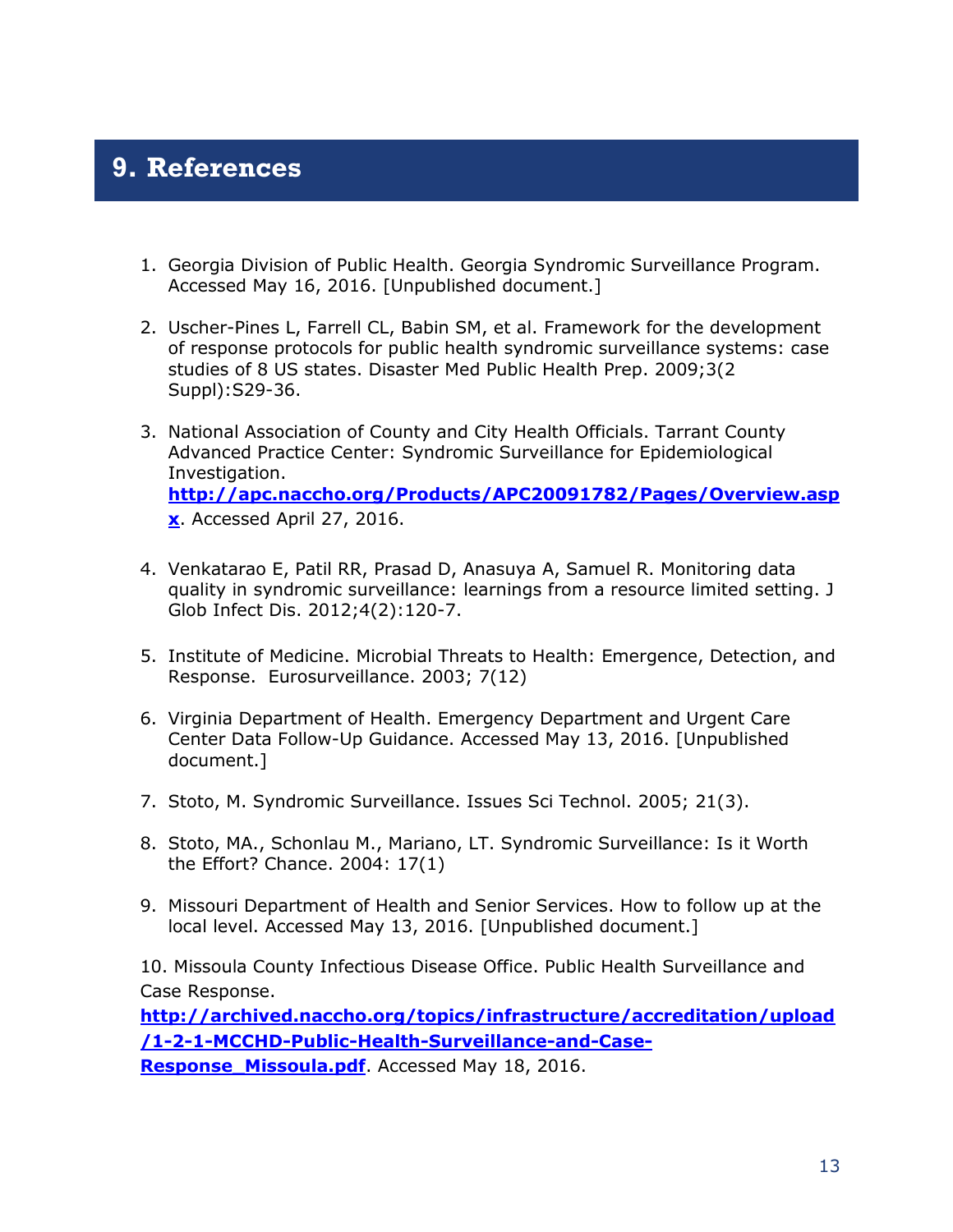11. Yih WK, Deshpande S, Fuller C, et al. Evaluating real-time syndromic surveillance signals from ambulatory care data in four states. Public Health Rep. 2010; 125(1):111-20.

12. International Society for Disease Surveillance. Final Recommendation: Core Processes for EHR Requirements for Public Health Syndromic Surveillance. https://www.syndromic.org/storage/ISDSRecommendation\_FINAL.pdf. Accessed June 15, 2016.